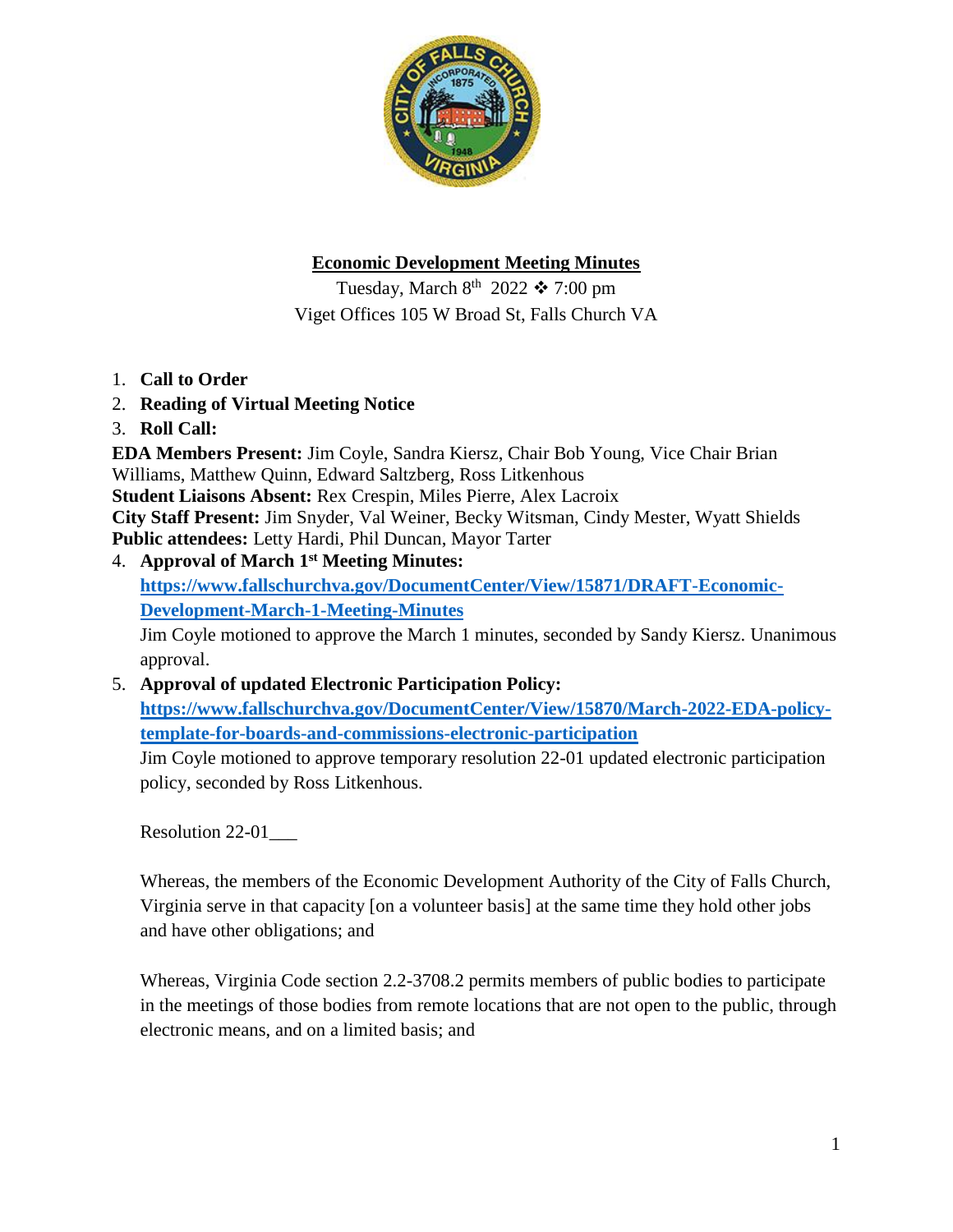

Whereas the Economic Development Authority finds that it is important for all members of Economic Development Authority to participate in Economic Development Authority meetings to the maximum extent possible, to represent the citizens of the City.

Now, therefore, the Economic Development Authority of the City of Falls Church, Virginia adopts the attached "CITY OF FALLS CHURCH Economic Development Authority POLICY ON PARTICIPATION IN MEETINGS THROUGH ELECTRONIC MEANS."

## **6. Start of Economic Development Authority Retreat:**

# **2021 Year in Review**

Included a prioritization matrix of the EDA work items as staff by EDO and divided into four slides according to high/low effort and high/low impact.

Major projects of high impact and high effort included:

- Affordable Housing and acquisition of 302 Shirley Street in Virginia Village
- The Wayfinding signage project
- The EDA's request for federal American Recovery Plan Act monies on behalf of small businesses and
- Implementation of an ARPA small business grant program to aid City businesses in recovering from COVD

Quick Wins accomplished with medium/low effort that result in high impact for the community:

- Projects enabled by new part-time marketing staff support
- Tinner Hill pedestrian maps
- Fiscal impact model update

Fill-in Projects accomplished with low effort and medium impact

- Work with Kaiser on City trash cans and parking signage
- RFQ for Street Light Pole Planters and Watering

Projects to avoid that required high effort and low efficiency

• Projects outside of EDO expertise

## **7. EDA Budget Update**

 Staff provided an update on the budget, including the low TOT fund balance due to COVID.

## **8. Wayfinding Update**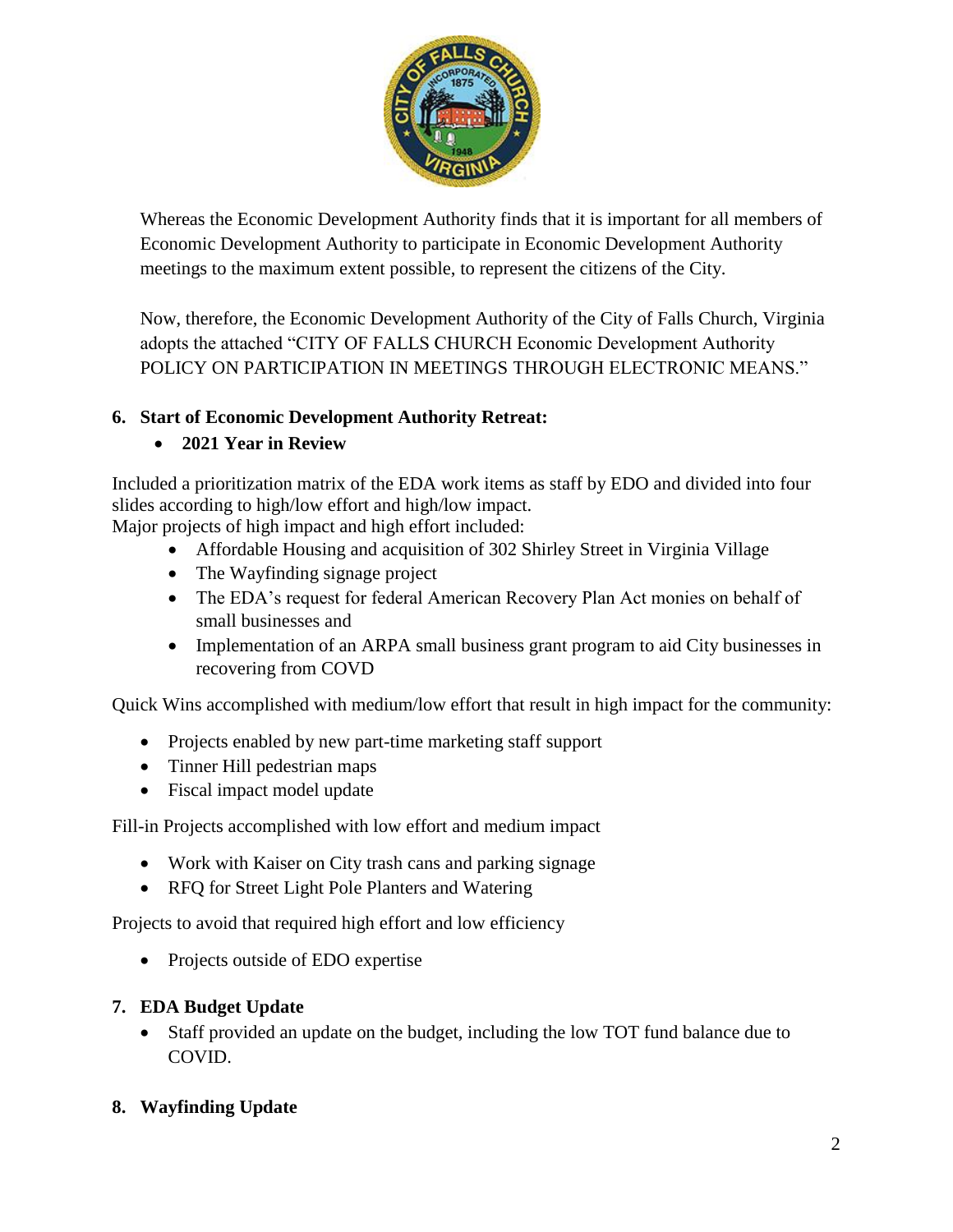

 Jim Coyle motioned to approve up to \$30k for concrete sidewalks bumpouts, hydrovac costs, test pits, and VDOT charges. Seconded by Sandy Kiersz, unanimous approval.

## **9. EDA Bylaws: What are EDA's authorities and regulations?**

 EDA discussed the official Authority's by-laws, including their ability to own but not operate affordable housing.

### **10. Affordable housing/Virginia Village update**

- Deputy City Manager Cindy Mester provided an update on the Virginia Village refinance and new management plan.
- The EDA discussed the need to create a plan for Virginia Village; both the acquisition of adjacent properties and an overall vision for the site.

### **11. How can EDA create its own revenue? 8:00**

 EDA discussed the potential for a fee from the West End project, and will continue to pursue other options for a consistent revenue stream.

### **12. EDA involvement in West End Project**

 City manager Wyatt Shields provided an update on the land transfer for the West End project.

### **13. ARPA Project Overview/Discussion**

 EDO staff provided an update on the ARPA projects, including the upcoming small business grant program. Staff also provided an update on potential marketing ideas for the future ARPA marketing consultants to pursue.

## **14. Wrap-Up and Next Steps**

**EDO discussed some potential ideas for their 2022 work plan, including:** 

### **Major Projects:**

- Heritage tourism/historic commission (marketing)
- Workforce support research/programming
- Encourage public transit (subsidies? Grants?)
- Survey for existing businesses (issues, needs)

### **Quick wins:**